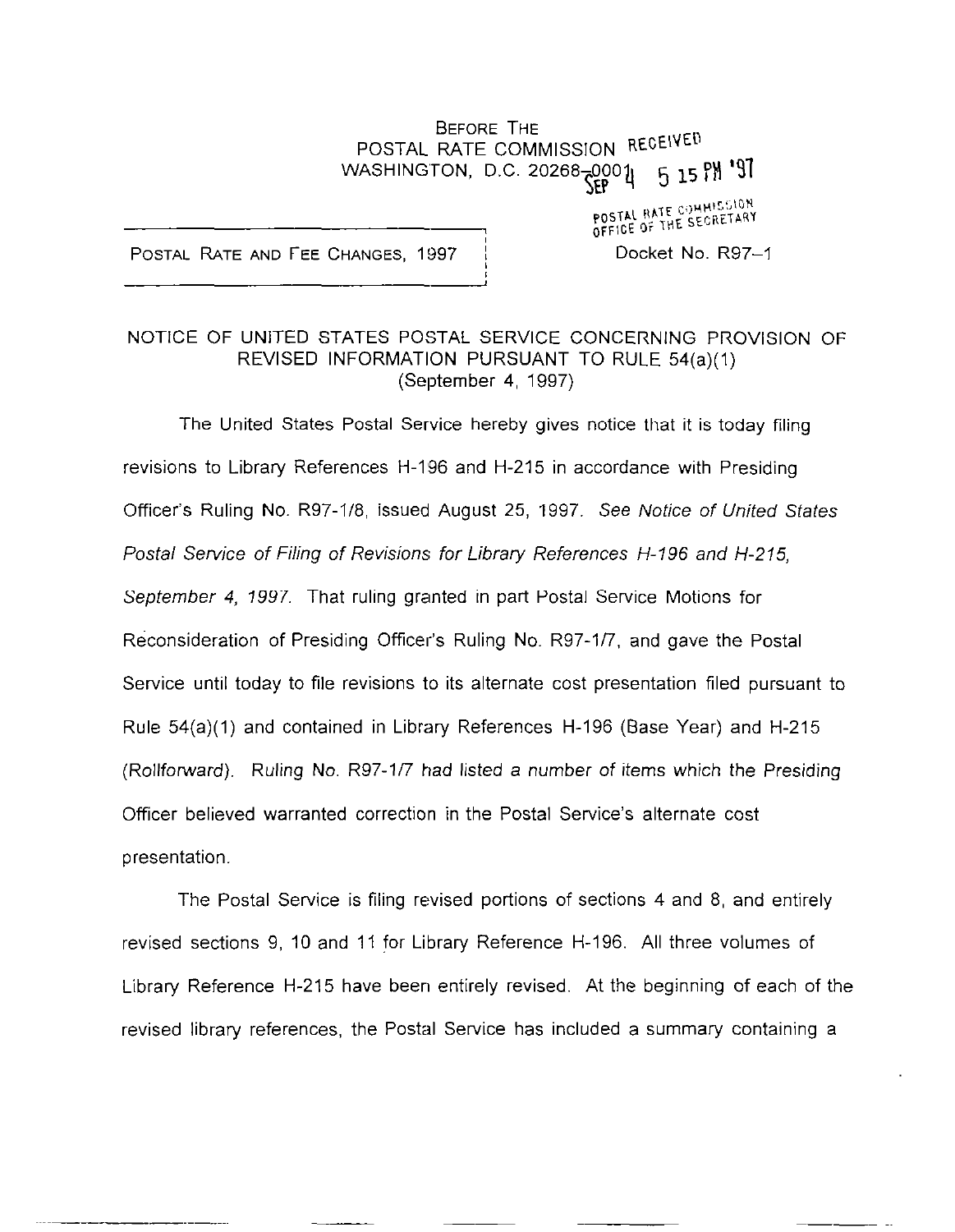discussion of each of the listed items from Ruling No. R97-1/7 which it has attempted to correct.

This summary demonstrates that the Postal Service has made a good faith effort to correct the discrepancies identified by the Presiding Officer. It also underscores validity of the Postal Service's concern with being placed in a position of being the interpreter and implementer of the Commission's cost model -- a task the Postal Service believes is best left to the Commission. For example, in Presiding Officer's Ruling No. R97-1/7, one of the identified discrepancies was that "Segment 7, CDC street time CAT factors are correct but FAT factors still represent FY 1995." Presiding Officer's Ruling No. R97-1/7, Attachment A, at 1, item 2. As the Postal Service explains, however, in its summary to Library Reference H-196, the FAT factors were not updated when the CAT factors were updated because the FAT factors had been hard-coded into the Commission's City Carrier spreadsheets, rather than linked as the CAT factors had been. Also, the summary reflects that the Postal Service still does not fully understand how the Commission believes the factor for Powered Transport Equipment should be implemented.

The Postal Service maintains that its alternate cost presentations, both as originally submitted, and as revised, have met a "minimum standard of accuracy," under any reasonable definition of such a term. The Postal Service further hopes that this rather vague standard will not become a moving target, requiring efforts on its part above and beyond what Rule 54(a)(1) was designed to accomplish.

 $\mathcal{P}$